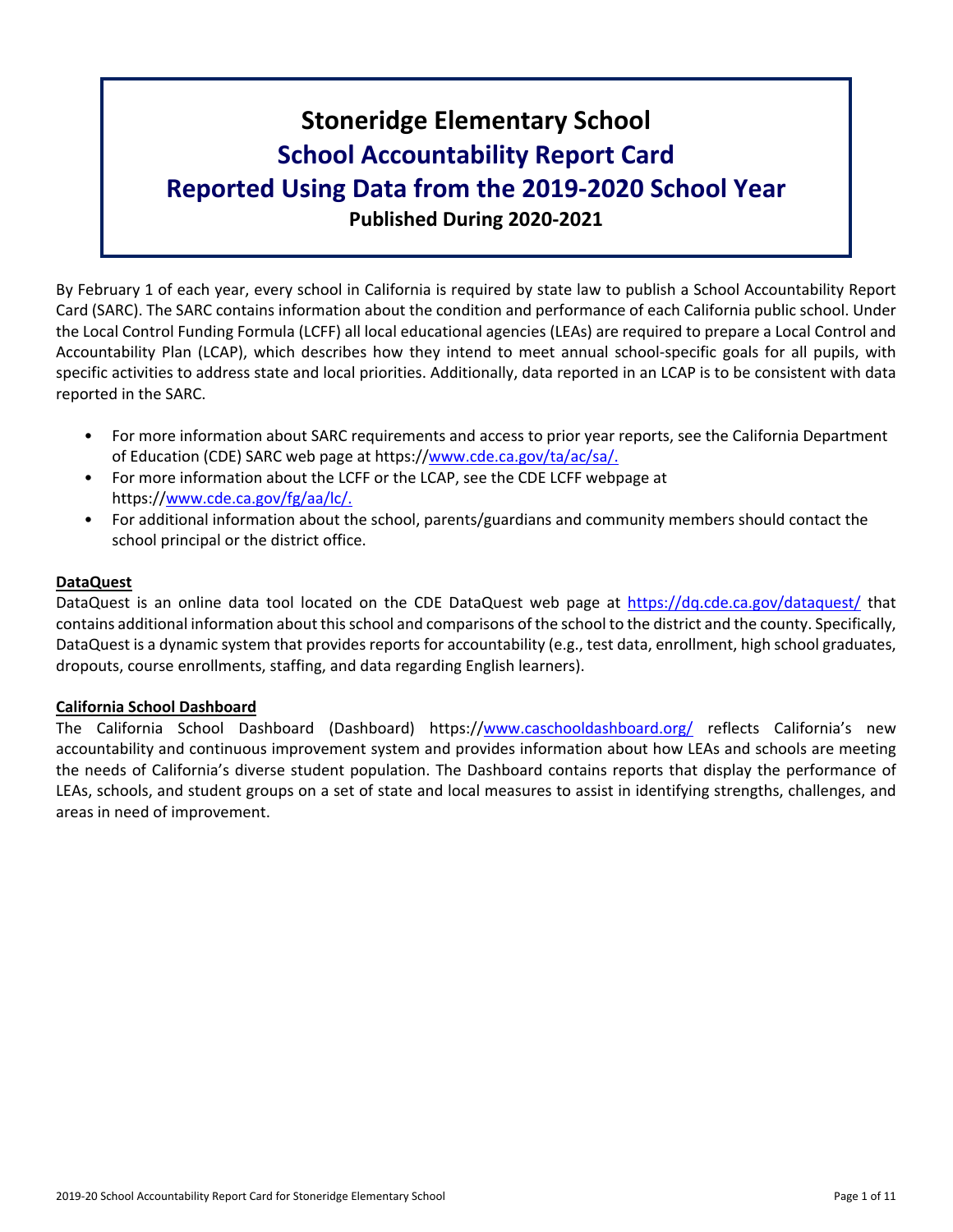# **About This School**

### **School Contact Information (School Year 2020-2021)**

| <b>Entity</b>                            | <b>Contact Information</b>   |
|------------------------------------------|------------------------------|
| <b>School Name</b>                       | Stoneridge Elementary School |
| <b>Street</b>                            | 2501 Alexandra Dr.           |
| City, State, Zip                         | Roseville, CA 95661          |
| <b>Phone Number</b>                      | 916-771-1830                 |
| Principal                                | Jessica Brooks               |
| <b>Email Address</b>                     | jbrooks@rcsdk8.org           |
| Website                                  | http://www.rcsdk8.org        |
| <b>County-District-School (CDS) Code</b> | 31-66910-3130242             |

#### **District Contact Information (School Year 2020-2021)**

| <b>Entity</b>        | <b>Contact Information</b>     |
|----------------------|--------------------------------|
| <b>District Name</b> | Roseville City School District |
| <b>Phone Number</b>  | $(916)$ 771-1600               |
| Superintendent       | Derk Garcia                    |
| <b>Email Address</b> |                                |
| Website              | www.rcsdk8.org                 |

### **School Description and Mission Statement (School Year 2020-2021)**

Stoneridge is one of 19 schools in the Roseville City School District. Stoneridge Elementary School is committed to providing each student with meaningful experiences in a safe environment that enhances a lifelong love of learning. We work in partnership with our families and community to promote a positive self-concept, to encourage responsibility, creativity, individuality and good citizenship. We have high expectations for all students as the standard. Our teaching practices at Stoneridge Elementary School reflect a balanced curriculum devoted to reading, writing, oral language, literature, math, social science, science, and physical education. We believe that students need to learn and practice decision-making skills, accountability, and problem solving both academically and socially. District and state standards help support these high expectations and ongoing assessment, both informal and formal, help students, parents, and teachers monitor success and adjust as needed. Mission Statement: Stoneridge School takes pride in our mission to maximize learning for each individual by providing an innovative and challenging environment that will inspire lifelong learning.

Stoneridge is a STEAM (Science, Technology, Engineering, Arts and Math) focused school. We offer unique opportunities to students in each of these areas. We have a hands-on Science program that each class gets at least 5 additional science labs a year. All of our students in grades 3-5 use Google Docs to share and create presentations and documents. Stoneridge has a variety of devices (iPad, Chromebooks, Computers) for use by students. Additionally, Project Lead the Way is our unique Engineering focused program for all students K-5. This is within the school day and topics include learning about building structures for our Transitional Kindergarten students up through our 5th graders building and programming robots. We have a great Art Docent program and we have Math Olympiad teams for our 4th and 5th grade students. We are truly STEAM focused and look to provide the best in all of these areas for our students.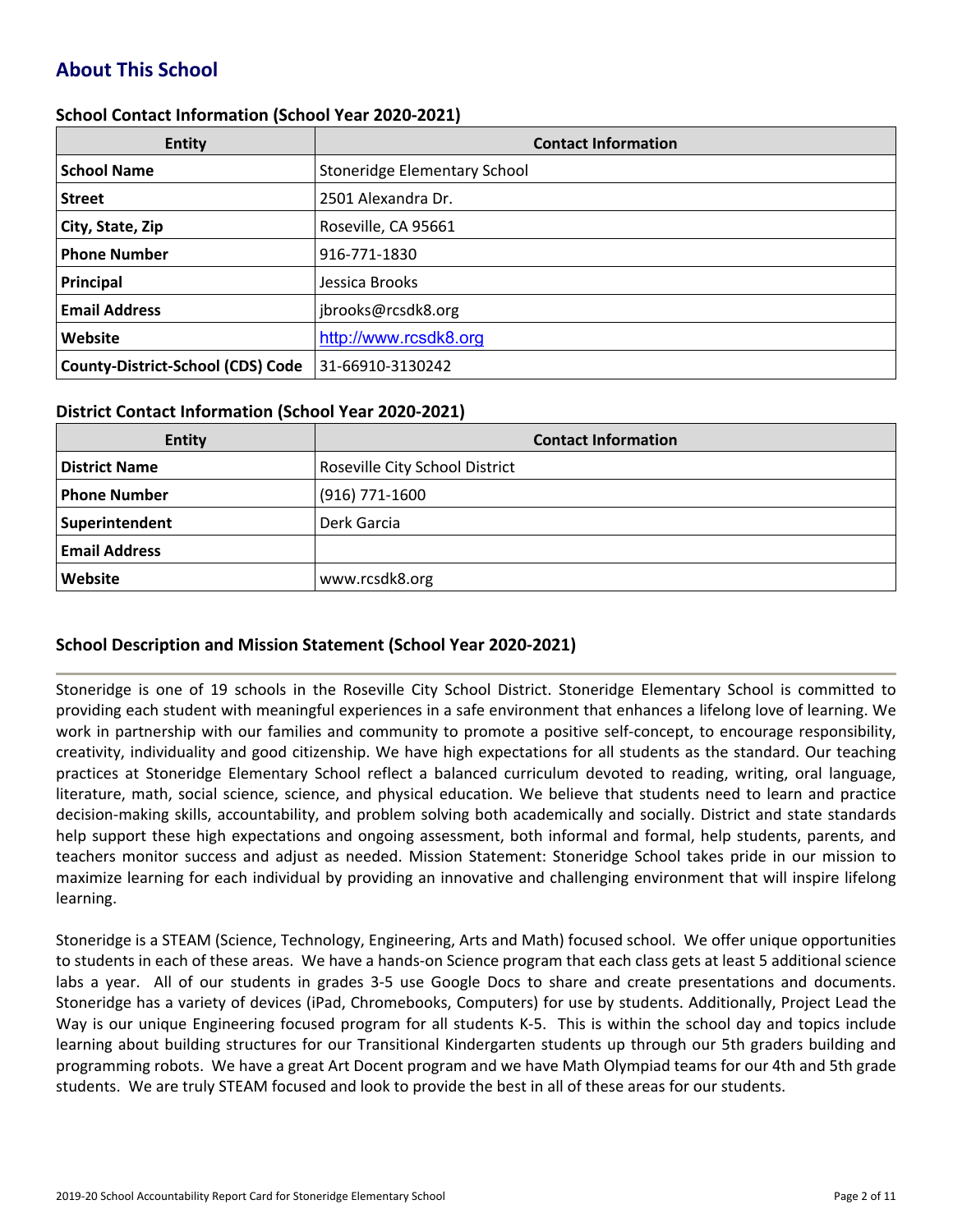### **Student Enrollment by Grade Level (School Year 2019-2020)**

| <b>Grade Level</b>      | <b>Number of Students</b> |
|-------------------------|---------------------------|
| Kindergarten            | 110                       |
| Grade 1                 | 111                       |
| Grade 2                 | 110                       |
| Grade 3                 | 109                       |
| Grade 4                 | 94                        |
| <b>Grade 5</b>          | 111                       |
| <b>Total Enrollment</b> | 645                       |

### **Student Enrollment by Student Group (School Year 2019-2020)**

| <b>Student Group</b>                   | <b>Percent of Total Enrollment</b> |
|----------------------------------------|------------------------------------|
| <b>Black or African American</b>       | 1.4                                |
| American Indian or Alaska Native       | 0.3                                |
| Asian                                  | 15.7                               |
| Filipino                               | 2.9                                |
| <b>Hispanic or Latino</b>              | 16.1                               |
| Native Hawaiian or Pacific Islander    | 0.3                                |
| White                                  | 55.3                               |
| <b>Two or More Races</b>               | 7.4                                |
| <b>Socioeconomically Disadvantaged</b> | 12.6                               |
| <b>English Learners</b>                | 8.7                                |
| <b>Students with Disabilities</b>      | 8.8                                |
| <b>Foster Youth</b>                    | 0.3                                |
| <b>Homeless</b>                        | 0.2                                |

# **A. Conditions of Learning**

### **State Priority: Basic**

The SARC provides the following information relevant to the State priority: Basic (Priority 1):

- Degree to which teachers are appropriately assigned and fully credentialed in the subject area and for the pupils they are teaching;
- Pupils have access to standards-aligned instructional materials; and
- School facilities are maintained in good repair

### **Teacher Credentials**

| <b>Teachers</b>                                                    |          | <b>School</b><br>2019-20 | <b>School</b><br>2020-21 | <b>District</b><br>2020-21 |
|--------------------------------------------------------------------|----------|--------------------------|--------------------------|----------------------------|
| With Full Credential                                               | 25       | 24                       | 23                       | 478                        |
| <b>Without Full Credential</b>                                     | $\Omega$ |                          |                          |                            |
| Teaching Outside Subject Area of Competence (with full credential) | 0        |                          |                          | 48                         |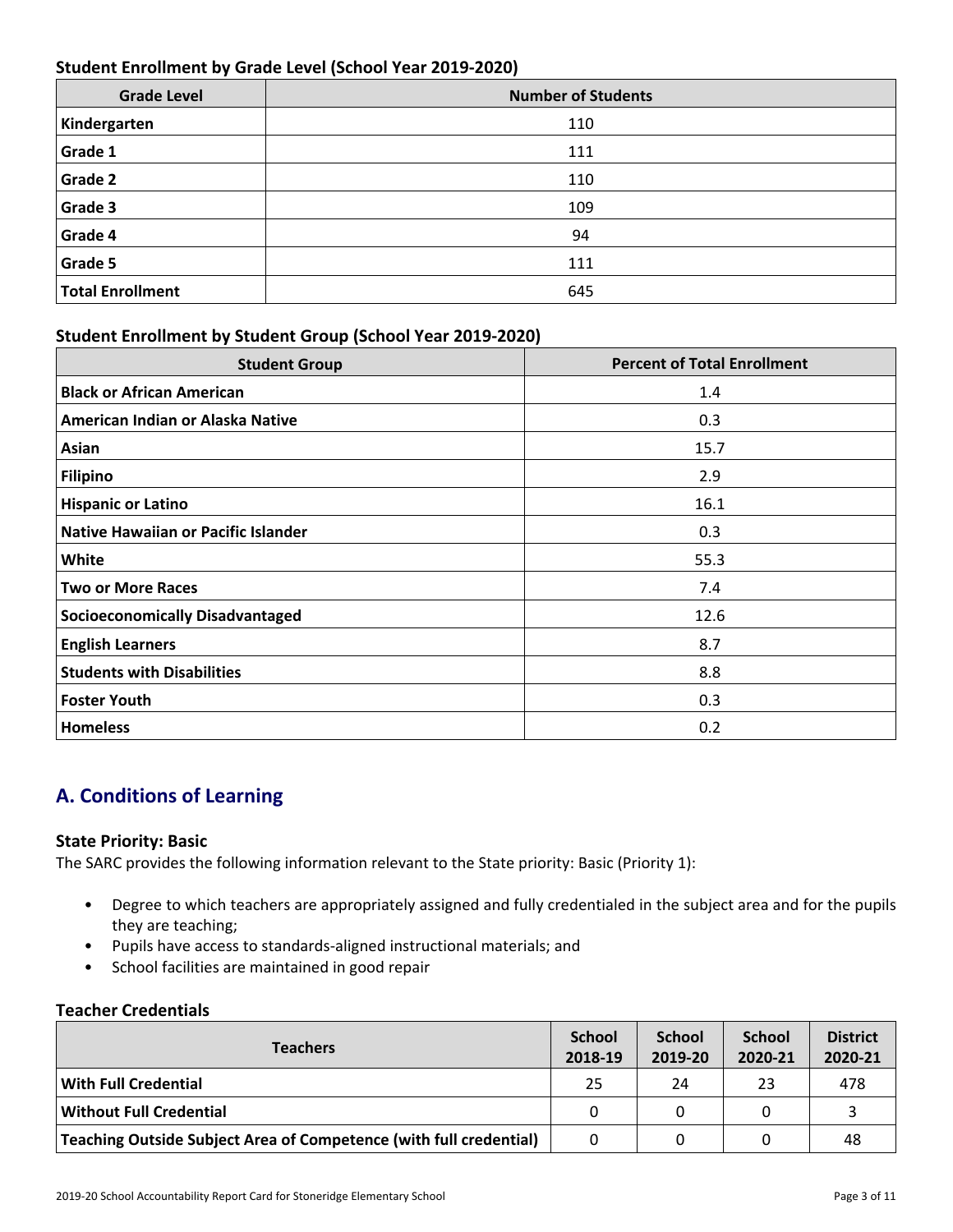### **Teacher Misassignments and Vacant Teacher Positions**

| Indicator                                      | 2018-19 | 2019-20 | 2020-21 |
|------------------------------------------------|---------|---------|---------|
| Misassignments of Teachers of English Learners |         |         |         |
| Total Teacher Misassignments*                  |         |         |         |
| Vacant Teacher Positions                       |         |         |         |

Note: "Misassignments" refers to the number of positions filled by teachers who lack legal authorization to teach that grade level, subject area, student group, etc. \*Total Teacher Misassignments includes the number of Misassignments of Teachers of English Learners.

### **Quality, Currency, Availability of Textbooks and Other Instructional Materials (School Year 2020-2021)**

#### **Year and month in which data were collected:** 9/10/20

Roseville City Elementary held a public hearing on September 6, 2018, and determined that each school within the district had sufficient and good quality textbooks, instructional materials, or science lab equipment pursuant to the settlement of Williams vs. the State of California. All students, including English learners, are given their own individual standards-aligned textbooks or instructional materials, or both, in core subjects for use in the classroom and to take home. Textbooks and supplementary materials are adopted according to a cycle developed by the California Department of Education, making the textbooks used in the school the most current available. Materials approved for use by the State are reviewed by all teachers and a recommendation is made to the School Board by a selection committee composed of teachers and administrators. All recommended materials are available for parent examination at the district office prior to adoption.

| Subject                       | <b>Textbooks and Other Instructional</b><br><b>Materials/year of Adoption</b>          | <b>From Most</b><br>Recent<br><b>Adoption?</b> | <b>Percent Students</b><br><b>Lacking Own</b><br><b>Assigned Copy</b> |
|-------------------------------|----------------------------------------------------------------------------------------|------------------------------------------------|-----------------------------------------------------------------------|
| <b>Reading/Language Arts</b>  | <b>Benchmark</b>                                                                       | <b>Yes</b>                                     | 0                                                                     |
| <b>Mathematics</b>            | Houghton Mifflin 2015                                                                  | Yes                                            | 0                                                                     |
| <b>Science</b>                | Science MacMillan/ McGraw Hill 2008                                                    | <b>Yes</b>                                     | $\Omega$                                                              |
| <b>History-Social Science</b> | History/Social Science<br>Holt, Rinehart & Winston 2006<br>Pearson Scott Foresman 2007 | Yes.                                           | 0                                                                     |

Note: Cells with N/A values do not require data.

### **School Facility Conditions and Planned Improvements**

#### General

The District takes great efforts to ensure that all schools are clean, safe, and functional. To assist in this effort, the District uses a facility survey instrument developed by the State of California Office of Public School Construction. The results of this survey are available at the Maintenance Office.

#### Maintenance and Repairs:

District maintenance staff ensures that the repairs necessary to keep the school in good repair and working order are completed in a timely manner. A work order process is used to ensure efficient service and that emergency repairs are given the highest priority. The District annually inspects wheelchair lifts, tests fire extinguishers, inspects and services all playground backboards, replaces bark on playgrounds and landscaping, and services HVAC units.

School Facility Repair Status: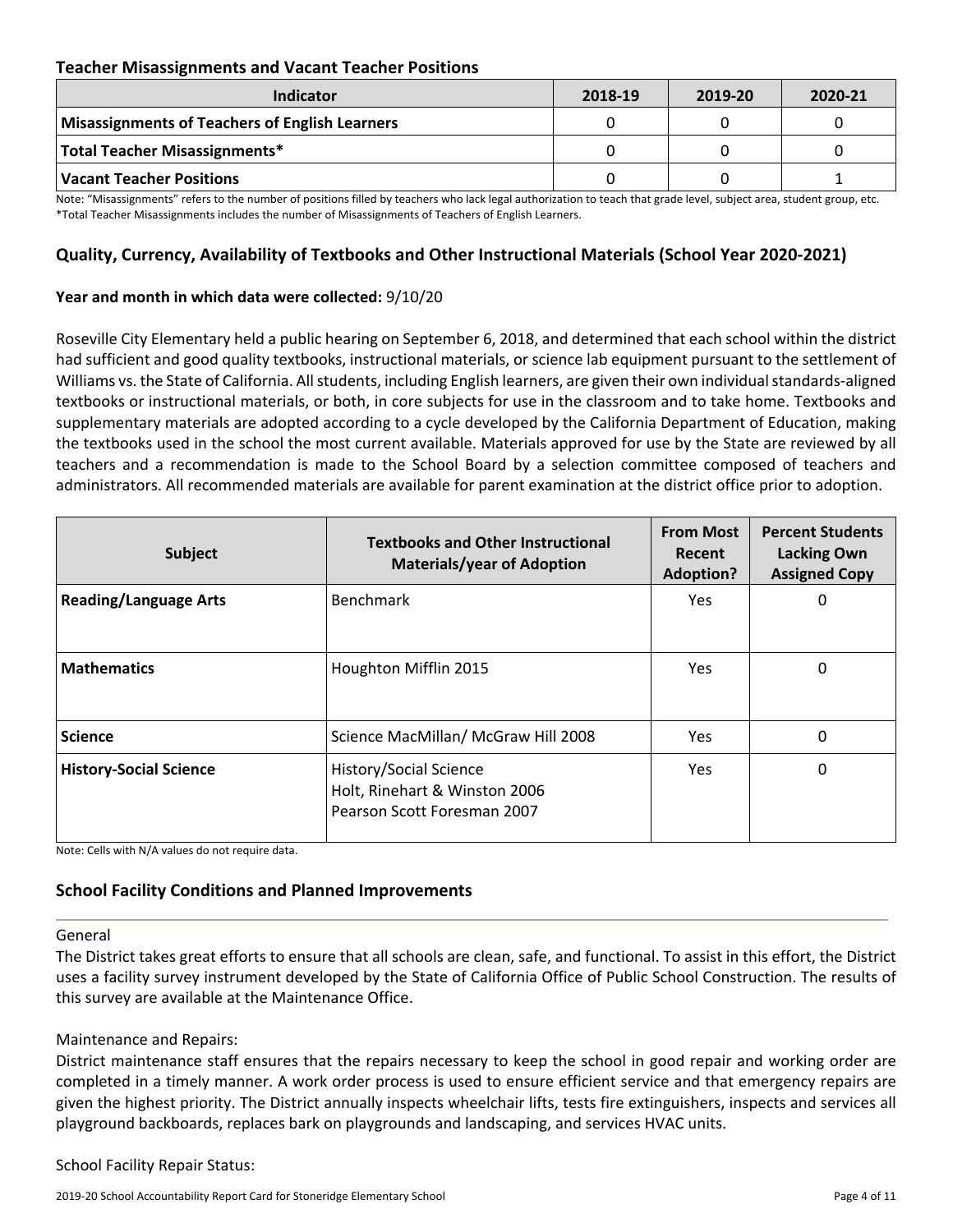### Overall Summary of School Facilities Repair Status – Good

The inspection included a check of possible gas leaks, mechanical systems, interior and exterior doors and windows, interior surface areas, structural damage, electrical, playground equipment, and hazardous materials. In all areas this school passed inspection.

#### Cleaning Process and Schedule:

The District has adopted cleaning standards for all schools in the District. The principal works daily with the custodial staff to develop cleaning schedules to ensure a clean and safe school.

#### Deferred Maintenance Budget:

The District participates in the State School Deferred Maintenance Program, which provides state matching funds on a dollar-for-dollar basis, to assist school districts with expenditures for major repairs or replacement of existing school building components. Typically, this includes roofing, plumbing, heating, air conditioning, electrical systems, interior or exterior painting, and floor systems. Since 2008-2009 the State has suspended the program due to State Budget Reductions. The District still maintains its own program.

### **School Facility Good Repair Status**

Using the **most recently collected** FIT data (or equivalent), provide the following:

- Determination of repair status for systems listed
- Description of any needed maintenance to ensure good repair
- The year and month in which the data were collected
- The rate for each system inspected
- The overall rating

#### **Year and month of the most recent FIT report:** 10/2020

| <b>System Inspected</b>                                                              | <b>Rating</b> | <b>Repair Needed and Action Taken or Planned</b> |
|--------------------------------------------------------------------------------------|---------------|--------------------------------------------------|
| <b>Systems: Gas Leaks,</b><br><b>Mechanical/HVAC, Sewer</b>                          | Good          |                                                  |
| <b>Interior: Interior Surfaces</b>                                                   | Good          |                                                  |
| <b>Cleanliness: Overall Cleanliness,</b><br><b>Pest/ Vermin Infestation</b>          | Good          |                                                  |
| <b>Electrical: Electrical</b>                                                        | Good          |                                                  |
| <b>Restrooms/Fountains: Restrooms,</b><br>Sinks/Fountains                            | Good          |                                                  |
| <b>Safety: Fire Safety, Hazardous</b><br><b>Materials</b>                            | Good          |                                                  |
| <b>Structural: Structural Damage,</b><br><b>Roofs</b>                                | Good          |                                                  |
| <b>External: Playground/School</b><br>Grounds, Windows/<br><b>Doors/Gates/Fences</b> | Good          |                                                  |
| <b>Overall Rating</b>                                                                | Exemplary     |                                                  |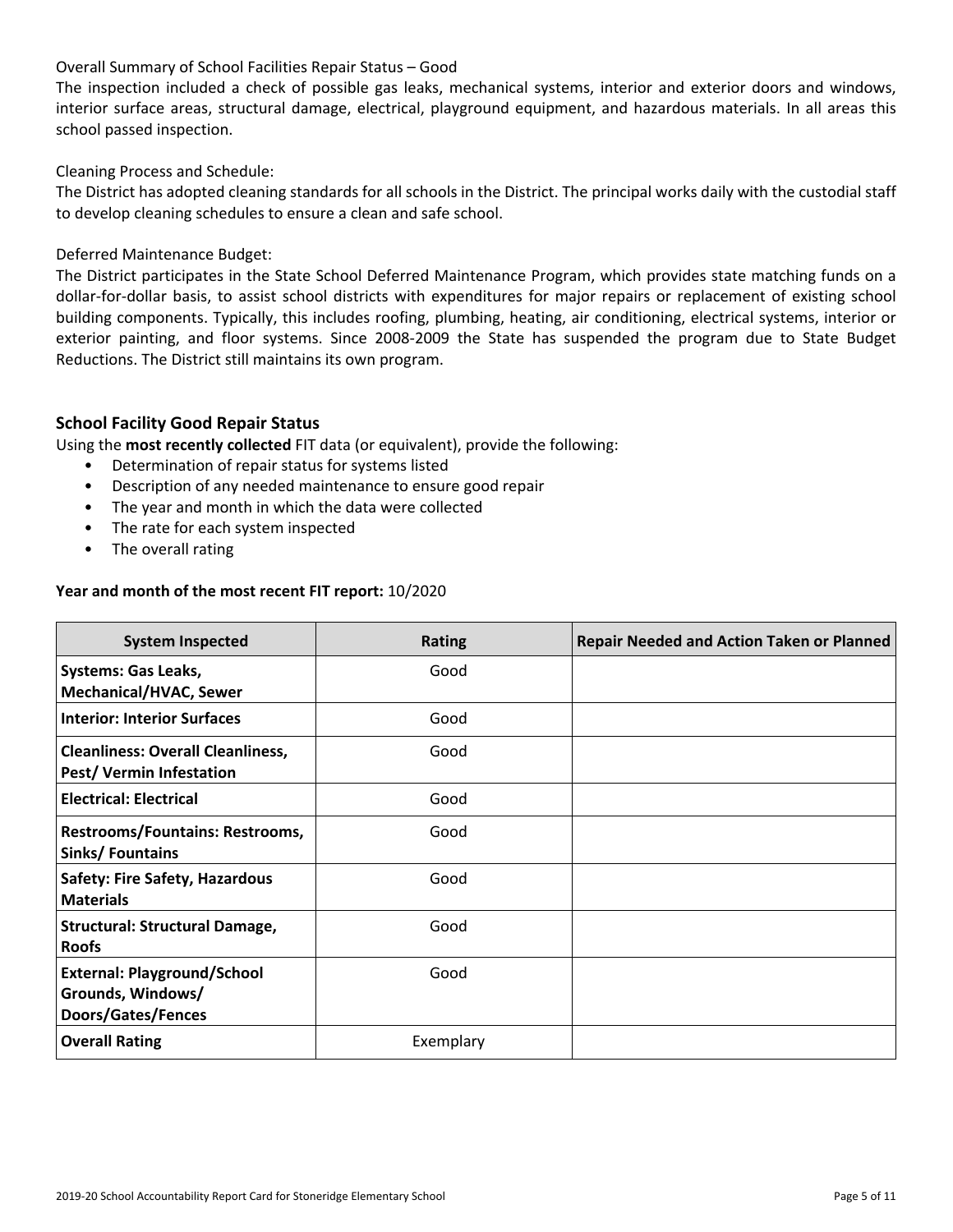# **B. Pupil Outcomes**

### **State Priority: Pupil Achievement**

The SARC provides the following information relevant to the State priority: Pupil Achievement (Priority 4):

- **Statewide assessments** (i.e., California Assessment of Student Performance and Progress [CAASPP] System, which includes the Smarter Balanced Summative Assessments for students in the general education population and the California Alternate Assessments [CAAs] for English language arts/literacy [ELA] and mathematics given in grades three through eight and grade eleven. Only eligible students may participate in the administration of the CAAs. CAAs items are aligned with alternate achievement standards, which are linked with the Common Core State Standards [CCSS] for students with the most significant cognitive disabilities); and
- The percentage of students who have successfully completed courses that satisfy the requirements for entrance to the University of California and the California State University, or career technical education sequences or programs of study.

### **CAASPP Test Results in ELA and Mathematics for All Students Grades Three through Eight and Grade Eleven**

### **Percentage of Students Meeting or Exceeding the State Standard**

| <b>Subject</b>                                                        | <b>School</b><br>2018-19 | <b>School</b><br>2019-20 | <b>District</b><br>2018-19 | <b>District</b><br>2019-20 | <b>State</b><br>2018-19 | <b>State</b><br>2019-20 |
|-----------------------------------------------------------------------|--------------------------|--------------------------|----------------------------|----------------------------|-------------------------|-------------------------|
| <b>English Language Arts/Literacy</b><br>$\sqrt{(grades 3-8 and 11)}$ | 74                       | N/A                      | 65                         | N/A                        | 50                      | N/A                     |
| <b>Mathematics</b><br>$\sqrt{grades}$ 3-8 and 11)                     | 60                       | N/A                      | 53                         | N/A                        | 39                      | N/A                     |

Note: Cells with N/A values do not require data.

Note: The 2019-2020 data are not available. Due to the COVID-19 pandemic, Executive Order N-30-20 was issued which waived the requirement for statewide testing for the 2019-2020 school year.

Note: Percentages are not calculated when the number of students tested is ten or less, either because the number of students in this category is too small for statistical accuracy or to protect student privacy.

Note: ELA and mathematics test results include the Smarter Balanced Summative Assessment and the CAA. The "Percent Met or Exceeded" is calculated by taking the total number of students who met or exceeded the standard on the Smarter Balanced Summative Assessment plus the total number of students who met the standard (i.e., achieved Level 3-Alternate) on the CAAs divided by the total number of students who participated in both assessments.

### **CAASPP Test Results in ELA by Student Group Grades Three through Eight and Grade Eleven (School Year 2019-2020)**

| <b>Student Group</b>                       | <b>Total</b><br><b>Enrollment</b> | <b>Number</b><br><b>Tested</b> | Percent<br><b>Tested</b> | Percent<br><b>Not</b><br><b>Tested</b> | Percent<br>Met or<br><b>Exceeded</b> |
|--------------------------------------------|-----------------------------------|--------------------------------|--------------------------|----------------------------------------|--------------------------------------|
| <b>All Students</b>                        | N/A                               | N/A                            | N/A                      | N/A                                    | N/A                                  |
| <b>Male</b>                                | N/A                               | N/A                            | N/A                      | N/A                                    | N/A                                  |
| Female                                     | N/A                               | N/A                            | N/A                      | N/A                                    | N/A                                  |
| <b>Black or African American</b>           | N/A                               | N/A                            | N/A                      | N/A                                    | N/A                                  |
| American Indian or Alaska Native           | N/A                               | N/A                            | N/A                      | N/A                                    | N/A                                  |
| Asian                                      | N/A                               | N/A                            | N/A                      | N/A                                    | N/A                                  |
| <b>Filipino</b>                            | N/A                               | N/A                            | N/A                      | N/A                                    | N/A                                  |
| <b>Hispanic or Latino</b>                  | N/A                               | N/A                            | N/A                      | N/A                                    | N/A                                  |
| <b>Native Hawaiian or Pacific Islander</b> | N/A                               | N/A                            | N/A                      | N/A                                    | N/A                                  |
| White                                      | N/A                               | N/A                            | N/A                      | N/A                                    | N/A                                  |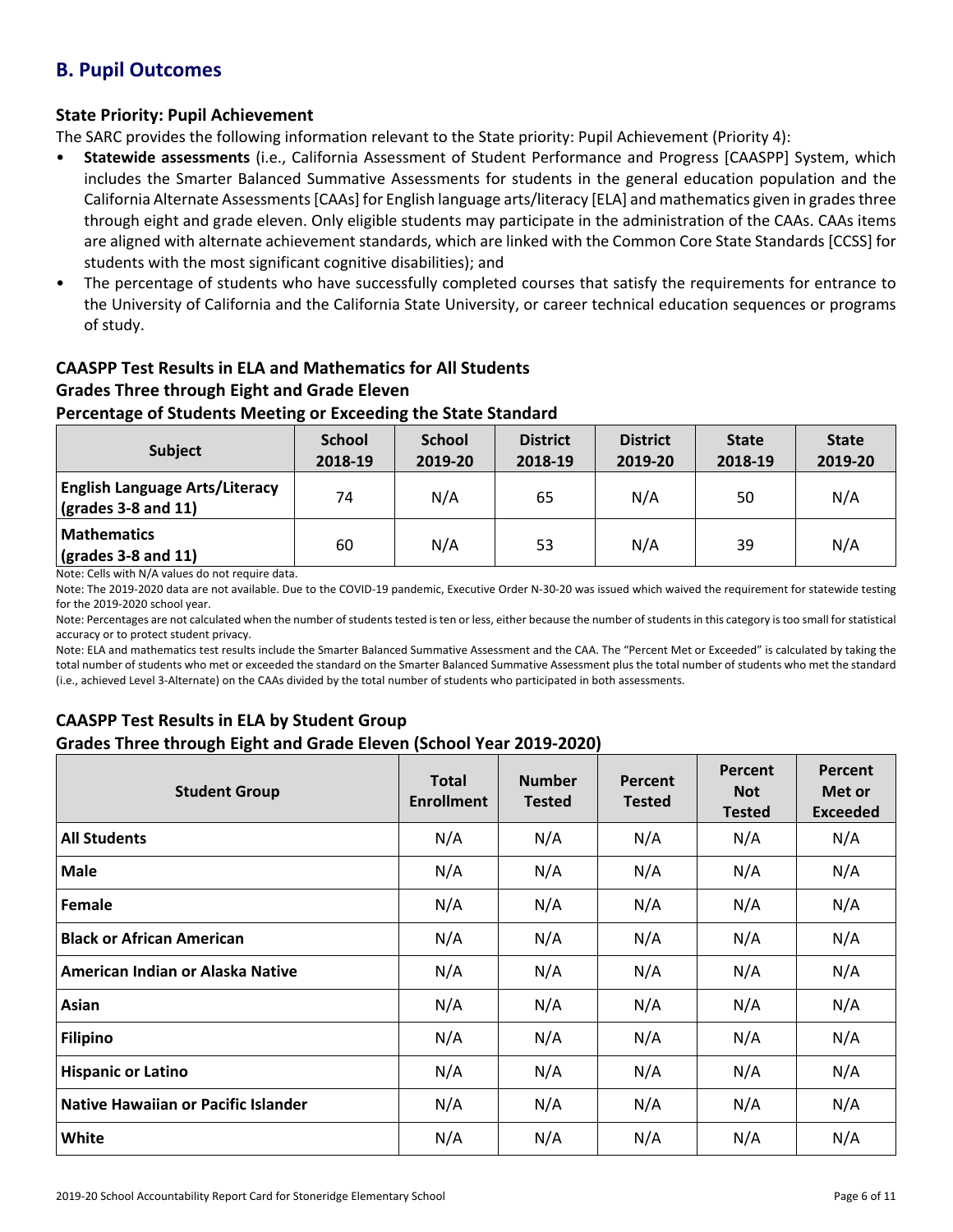| <b>Student Group</b>                                 | <b>Total</b><br><b>Enrollment</b> | <b>Number</b><br><b>Tested</b> | Percent<br><b>Tested</b> | Percent<br><b>Not</b><br><b>Tested</b> | Percent<br>Met or<br><b>Exceeded</b> |
|------------------------------------------------------|-----------------------------------|--------------------------------|--------------------------|----------------------------------------|--------------------------------------|
| <b>Two or More Races</b>                             | N/A                               | N/A                            | N/A                      | N/A                                    | N/A                                  |
| <b>Socioeconomically Disadvantaged</b>               | N/A                               | N/A                            | N/A                      | N/A                                    | N/A                                  |
| <b>English Learners</b>                              | N/A                               | N/A                            | N/A                      | N/A                                    | N/A                                  |
| <b>Students with Disabilities</b>                    | N/A                               | N/A                            | N/A                      | N/A                                    | N/A                                  |
| <b>Students Receiving Migrant Education Services</b> | N/A                               | N/A                            | N/A                      | N/A                                    | N/A                                  |
| Foster Youth                                         | N/A                               | N/A                            | N/A                      | N/A                                    | N/A                                  |
| <b>Homeless</b>                                      | N/A                               | N/A                            | N/A                      | N/A                                    | N/A                                  |

Note: Cells with N/A values do not require data.

Note: The 2019-2020 data are not available. Due to the COVID-19 pandemic, Executive Order N-30-20 was issued which waived the requirement for statewide testing for the 2019-2020 school year.

### **CAASPP Test Results in Mathematics by Student Group Grades Three through Eight and Grade Eleven (School Year 2019-2020)**

| <b>Student Group</b>                                 | <b>Total</b><br><b>Enrollment</b> | <b>Number</b><br><b>Tested</b> | Percent<br><b>Tested</b> | Percent<br><b>Not</b><br><b>Tested</b> | Percent<br>Met or<br><b>Exceeded</b> |
|------------------------------------------------------|-----------------------------------|--------------------------------|--------------------------|----------------------------------------|--------------------------------------|
| <b>All Students</b>                                  | N/A                               | N/A                            | N/A                      | N/A                                    | N/A                                  |
| <b>Male</b>                                          | N/A                               | N/A                            | N/A                      | N/A                                    | N/A                                  |
| Female                                               | N/A                               | N/A                            | N/A                      | N/A                                    | N/A                                  |
| <b>Black or African American</b>                     | N/A                               | N/A                            | N/A                      | N/A                                    | N/A                                  |
| American Indian or Alaska Native                     | N/A                               | N/A                            | N/A                      | N/A                                    | N/A                                  |
| Asian                                                | N/A                               | N/A                            | N/A                      | N/A                                    | N/A                                  |
| <b>Filipino</b>                                      | N/A                               | N/A                            | N/A                      | N/A                                    | N/A                                  |
| <b>Hispanic or Latino</b>                            | N/A                               | N/A                            | N/A                      | N/A                                    | N/A                                  |
| <b>Native Hawaiian or Pacific Islander</b>           | N/A                               | N/A                            | N/A                      | N/A                                    | N/A                                  |
| White                                                | N/A                               | N/A                            | N/A                      | N/A                                    | N/A                                  |
| <b>Two or More Races</b>                             | N/A                               | N/A                            | N/A                      | N/A                                    | N/A                                  |
| <b>Socioeconomically Disadvantaged</b>               | N/A                               | N/A                            | N/A                      | N/A                                    | N/A                                  |
| <b>English Learners</b>                              | N/A                               | N/A                            | N/A                      | N/A                                    | N/A                                  |
| <b>Students with Disabilities</b>                    | N/A                               | N/A                            | N/A                      | N/A                                    | N/A                                  |
| <b>Students Receiving Migrant Education Services</b> | N/A                               | N/A                            | N/A                      | N/A                                    | N/A                                  |
| <b>Foster Youth</b>                                  | N/A                               | N/A                            | N/A                      | N/A                                    | N/A                                  |
| <b>Homeless</b>                                      | N/A                               | N/A                            | N/A                      | N/A                                    | N/A                                  |

Note: Cells with N/A values do not require data.

Note: The 2019-2020 data are not available. Due to the COVID-19 pandemic, Executive Order N-30-20 was issued which waived the requirement for statewide testing for the 2019-2020 school year.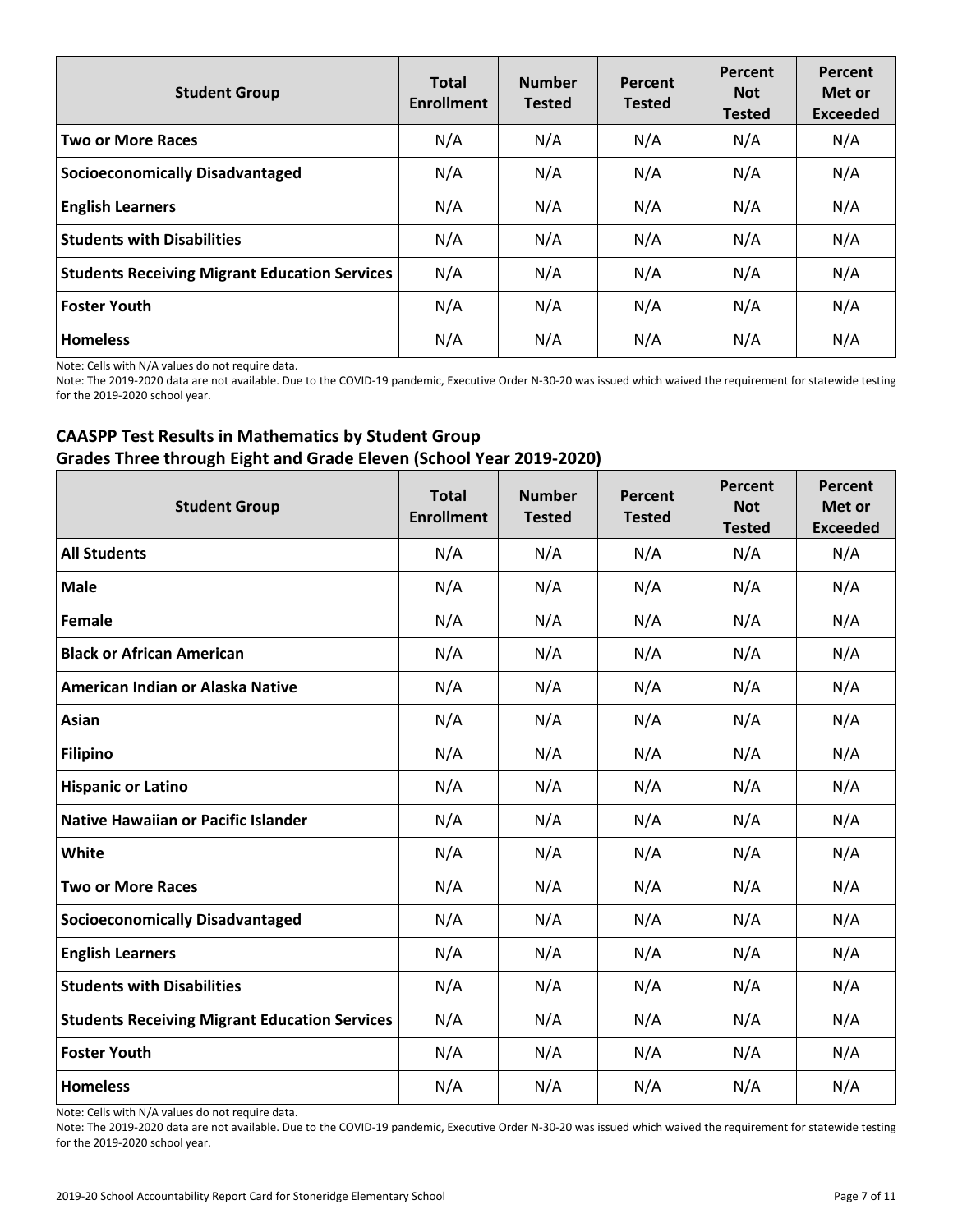### **CAASPP Test Results in Science for All Students Grades Five, Eight, and High School Percentage of Students Meeting or Exceeding the State Standard**

| . .                                   |                          |                          |                            |                            |                         |                         |
|---------------------------------------|--------------------------|--------------------------|----------------------------|----------------------------|-------------------------|-------------------------|
| <b>Subject</b>                        | <b>School</b><br>2018-19 | <b>School</b><br>2019-20 | <b>District</b><br>2018-19 | <b>District</b><br>2019-20 | <b>State</b><br>2018-19 | <b>State</b><br>2019-20 |
| Science (grades 5, 8 and high school) | 49                       | N/A                      | 46                         | N/A                        | 30                      | N/A                     |

Note: Cells with N/A values do not require data.

Note: The 2019-2020 data are not available. Due to the COVID-19 pandemic, Executive Order N-30-20 was issued which waived the requirement for statewide testing for the 2019-2020 school year.

Note: The new California Science Test (CAST) was first administered operationally in the 2018-2019 school year.

### **State Priority: Other Pupil Outcomes**

The SARC provides the following information relevant to the State priority: Other Pupil Outcomes (Priority 8):

Pupil outcomes in the subject areas of physical education.

### **California Physical Fitness Test Results (School Year 2019-2020)**

| <b>Grade Level</b> | <b>Percentage of Students</b><br><b>Meeting Four of Six</b><br><b>Fitness Standards</b> | <b>Percentage of Students</b><br><b>Meeting Five of Six</b><br><b>Fitness Standards</b> | <b>Percentage of Students</b><br><b>Meeting Six of Six</b><br><b>Fitness Standards</b> |  |
|--------------------|-----------------------------------------------------------------------------------------|-----------------------------------------------------------------------------------------|----------------------------------------------------------------------------------------|--|
|                    | N/A                                                                                     | N/A                                                                                     | N/A                                                                                    |  |
|                    | N/A                                                                                     | N/A                                                                                     | N/A                                                                                    |  |
| q                  | N/A                                                                                     | N/A                                                                                     | N/A                                                                                    |  |

Note: Cells with N/A values do not require data.

Note: The 2019–2020 data are not available. Due to the COVID-19 pandemic, Executive Order N-56-20 was issued which waived the requirement to administer the physical fitness performance test for the 2019–2020 school year.

# **C. Engagement**

### **State Priority: Parental Involvement**

The SARC provides the following information relevant to the State priority: Parental Involvement (Priority 3):

• Efforts the school district makes to seek parent input in making decisions for the school district and each school site

### **Opportunities for Parental Involvement (School Year 2020-2021)**

Stoneridge School has an active Parent Teacher Club and we strongly encourage all of our families to participate in school activities. It is our goal to work in partnership with our parents and we welcome parents to volunteer in classrooms, participate in school-wide events, and feel welcome and part of the school community every time they come on campus. PTC has an informative website and holds monthly meetings to discuss and vote on school-wide initiatives and expenditures. They helped fund programs like Project Lead the Way, Science Docent, Art Docent, as well as helping to purchase more technology for K-1 students and supported the installations of TV display systems. Stoneridge also has School Site Council which meets to discuss programs and overall achievement in our school This year we have our third annual parent information night so our parents can see what we are doing at our school. We communicate with parents through social media and a weekly school blog. Four times a year parents also have the opportunity to come have coffee with the principal to help give them a forum to share comments or questions about the school.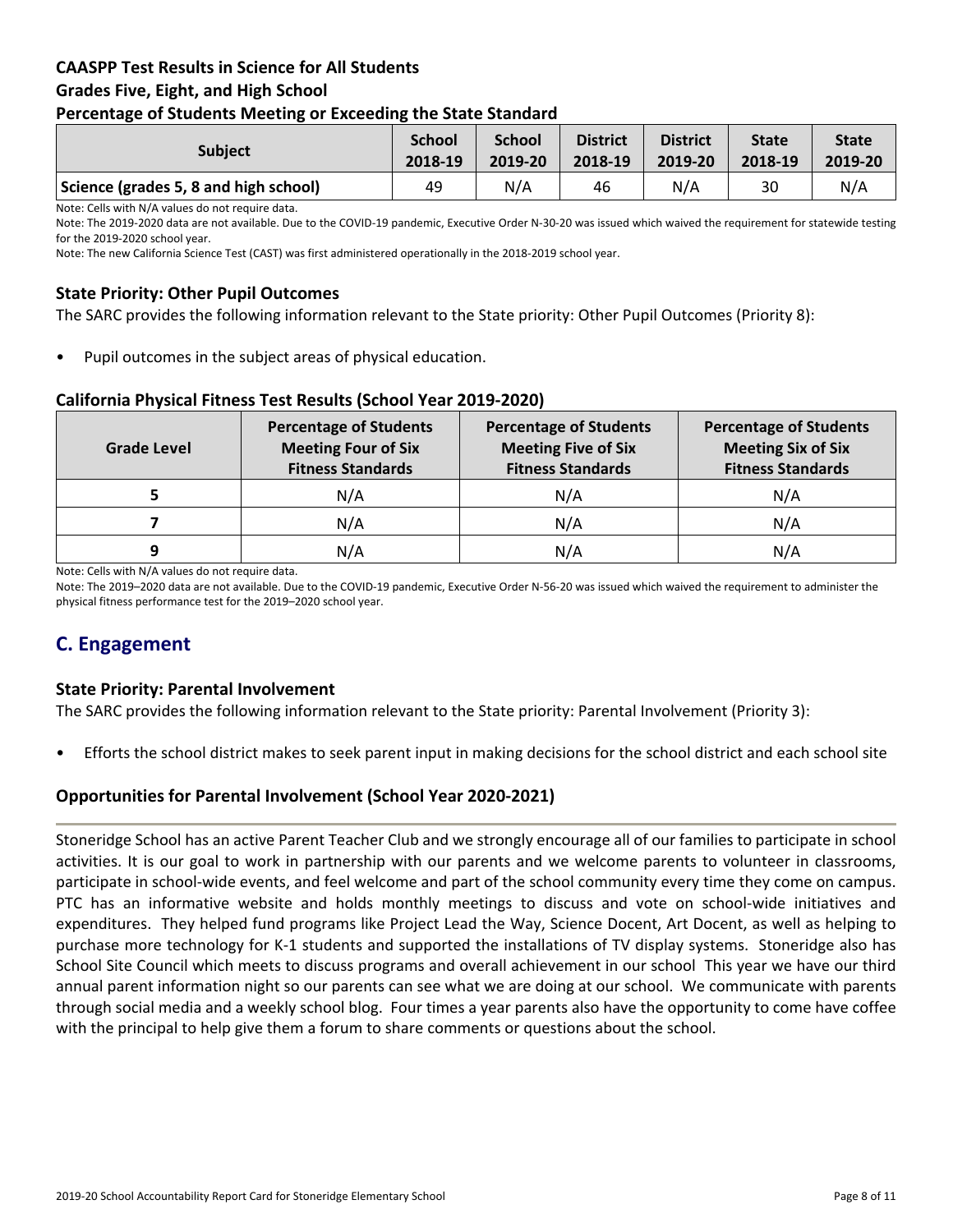### **State Priority: School Climate**

The SARC provides the following information relevant to the State priority: School Climate (Priority 6):

- Pupil suspension rates;
- Pupil expulsion rates; and
- Other local measures on the sense of safety.

### **Suspensions and Expulsions**

#### **(data collected between July through June, each full school year respectively)**

| Rate               | <b>School</b><br>2017-18 | <b>School</b><br>2018-19 | <b>District</b><br>2017-18 | <b>District</b><br>2018-19 | <b>State</b><br>2017-18 | <b>State</b><br>2018-19 |
|--------------------|--------------------------|--------------------------|----------------------------|----------------------------|-------------------------|-------------------------|
| <b>Suspensions</b> | 1.8                      | 1.9                      | 3.2                        | 2.4                        | 3.5                     | 3.5                     |
| <b>Expulsions</b>  | 0.0                      | 0.0                      | 0.1                        | 0.0                        | 0.1                     | 0.1                     |

### **Suspensions and Expulsions for School Year 2019-2020 Only**

### **(data collected between July through February, partial school year due to the COVID-19 pandemic)**

| Rate               | <b>School</b><br>2019-20 | <b>District</b><br>2019-20 | <b>State</b><br>2019-20 |
|--------------------|--------------------------|----------------------------|-------------------------|
| <b>Suspensions</b> |                          | 1.3                        |                         |
| <b>Expulsions</b>  |                          |                            |                         |

Note: The 2019-2020 suspensions and expulsions rate data are not comparable to prior year data because the 2019-2020 school year is a partial school year due to the COVID-19 crisis. As such, it would be inappropriate to make any comparisons in rates of suspensions and expulsions in the 2019-2020 school year compared to prior years.

### **School Safety Plan (School Year 2020-2021)**

Stoneridge School is continually updating our school safety plan with the input from our staff and School Site Council. An annual school survey is used to gather data from all parents regarding facility and educational improvement needs. In addition, regular monitoring of the campus by school site and the district safety committee assures a safe campus. The Roseville City School District has developed a Crisis Response Plan that outlinesthe proceduresto be followed in the event of an emergency affecting a school site. The plan includes procedures for coordinating resources to responding to any emergency including natural disasters, environmental health issues, accidents, or intruders. Staff have been assigned roles and trained to work efficiently with each other and with other public service officers to ensure the safety of students and staff. We do monthly drill practice on lock down drills and fire drills to ensure that our students and staff are prepared in case of an emergency. Approved by SSC January 2021. To be discussed with staff: February 2021.

# **D. Other SARC Information**

The information in this section is required to be in the SARC but is not included in the state priorities for LCFF.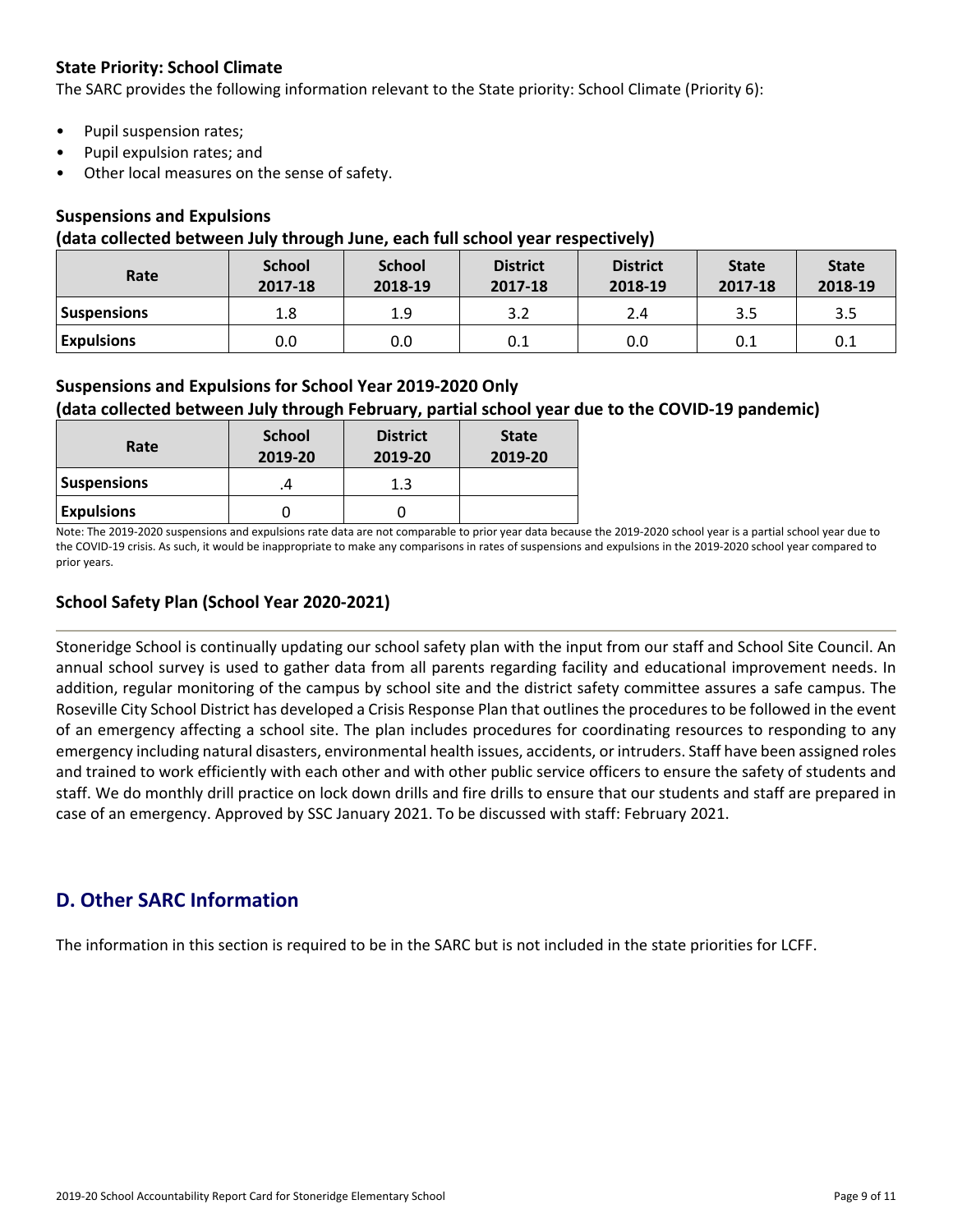### **Average Class Size and Class Size Distribution (Elementary)**

| Grade<br>Level | 2017-18 2017-18 2017-18 2017-18 2018-19 2018-19 2018-19 2018-19 2019-20 2019-20 2019-20 2019-20 2019-20<br> Average <br><b>Class</b><br><b>Size</b> | # of<br><b>Size</b><br>$1 - 20$ | # of<br><b>Size</b><br>$21 - 32$ | # of<br> Classes* Classes* Classes* <br><b>Size</b><br>$33+$ | Average<br><b>Class</b><br><b>Size</b> | # of<br><b>Size</b><br>$1 - 20$ | # of<br><b>Size</b><br>$21 - 32$ | # of<br> Classes* Classes* Classes* <br><b>Size</b><br>$33+$ | <b>Average</b><br><b>Class</b><br><b>Size</b> | # of<br> Classes* Classes* Classes*<br><b>Size</b><br>$1 - 20$ | # of<br><b>Size</b><br>21-32 | # of<br><b>Size</b><br>$33+$ |
|----------------|-----------------------------------------------------------------------------------------------------------------------------------------------------|---------------------------------|----------------------------------|--------------------------------------------------------------|----------------------------------------|---------------------------------|----------------------------------|--------------------------------------------------------------|-----------------------------------------------|----------------------------------------------------------------|------------------------------|------------------------------|
| K              | 24                                                                                                                                                  |                                 | 25                               |                                                              | 24                                     |                                 | 31                               | 25                                                           | 29                                            |                                                                |                              | $\mathbf{1}$                 |
|                | 24                                                                                                                                                  |                                 | 24                               |                                                              | 25                                     |                                 | 24                               |                                                              | 29                                            |                                                                | 30                           | $\mathbf{1}$                 |
| $\overline{2}$ | 21                                                                                                                                                  | 1                               | 24                               |                                                              | 24                                     |                                 | 24                               |                                                              | 28                                            | 24                                                             | $\mathbf{1}$                 | 6                            |
| 3              | 21                                                                                                                                                  | 12                              | 17                               |                                                              | 23                                     | 1                               | 24                               |                                                              | 28                                            | 6                                                              | 24                           | $\mathbf{1}$                 |
| 4              | 32                                                                                                                                                  |                                 | 12                               | 6                                                            | 27                                     |                                 | 24                               |                                                              | 37                                            | 1                                                              | 6                            | 13                           |
| 5              | 29                                                                                                                                                  |                                 | 18                               |                                                              | 34                                     |                                 |                                  | 18                                                           | 36                                            | 6                                                              |                              | 19                           |

\*Number of classes indicates how many classes fall into each size category (a range of total students per class). \*\* "Other" category is for multi-grade level classes.

### **Ratio of Pupils to Academic Counselor (School Year 2019-2020)**

| <b>Title</b>         | <b>Ratio</b> |
|----------------------|--------------|
| Academic Counselors* |              |

\*One full time equivalent (FTE) equals one staff member working full time; one FTE could also represent two staff members who each work 50 percent of full time.

### **Student Support Services Staff (School Year 2019-2020)**

| <b>Title</b>                                                         | Number of FTE*<br><b>Assigned to School</b> |
|----------------------------------------------------------------------|---------------------------------------------|
| <b>Counselor (Academic, Social/Behavioral or Career Development)</b> |                                             |
| Library Media Teacher (Librarian)                                    |                                             |
| Library Media Services Staff (Paraprofessional)                      |                                             |
| Psychologist                                                         |                                             |
| <b>Social Worker</b>                                                 |                                             |
| <b>Nurse</b>                                                         |                                             |
| Speech/Language/Hearing Specialist                                   | 5                                           |
| <b>Resource Specialist (non-teaching)</b>                            |                                             |
| Other                                                                | 4                                           |

\*One Full Time Equivalent (FTE) equals one staff member working full time; one FTE could also represent two staff members who each work 50 percent of full time.

### **Expenditures Per Pupil and School Site Teacher Salaries (Fiscal Year 2018-2019)**

| Level                                                | <b>Total</b><br><b>Expenditures</b><br><b>Per Pupil</b> | <b>Expenditures</b><br><b>Per Pupil</b><br>(Restricted) | <b>Expenditures</b><br><b>Per Pupil</b><br>(Unrestricted) | Average<br><b>Teacher</b><br><b>Salary</b> |
|------------------------------------------------------|---------------------------------------------------------|---------------------------------------------------------|-----------------------------------------------------------|--------------------------------------------|
| <b>School Site</b>                                   | \$10,035                                                | \$2,793                                                 | \$7,242                                                   | \$83,561                                   |
| <b>District</b>                                      | N/A                                                     | N/A                                                     | \$7,557                                                   | \$85,382                                   |
| <b>Percent Difference - School Site and District</b> | N/A                                                     | N/A                                                     | $-4.3$                                                    | $-2.2$                                     |
| <b>State</b>                                         | N/A                                                     | N/A                                                     | \$7,750                                                   | \$84,183                                   |
| <b>Percent Difference - School Site and State</b>    | N/A                                                     | N/A                                                     | $-6.8$                                                    | $-0.7$                                     |

Note: Cells with N/A values do not require data.